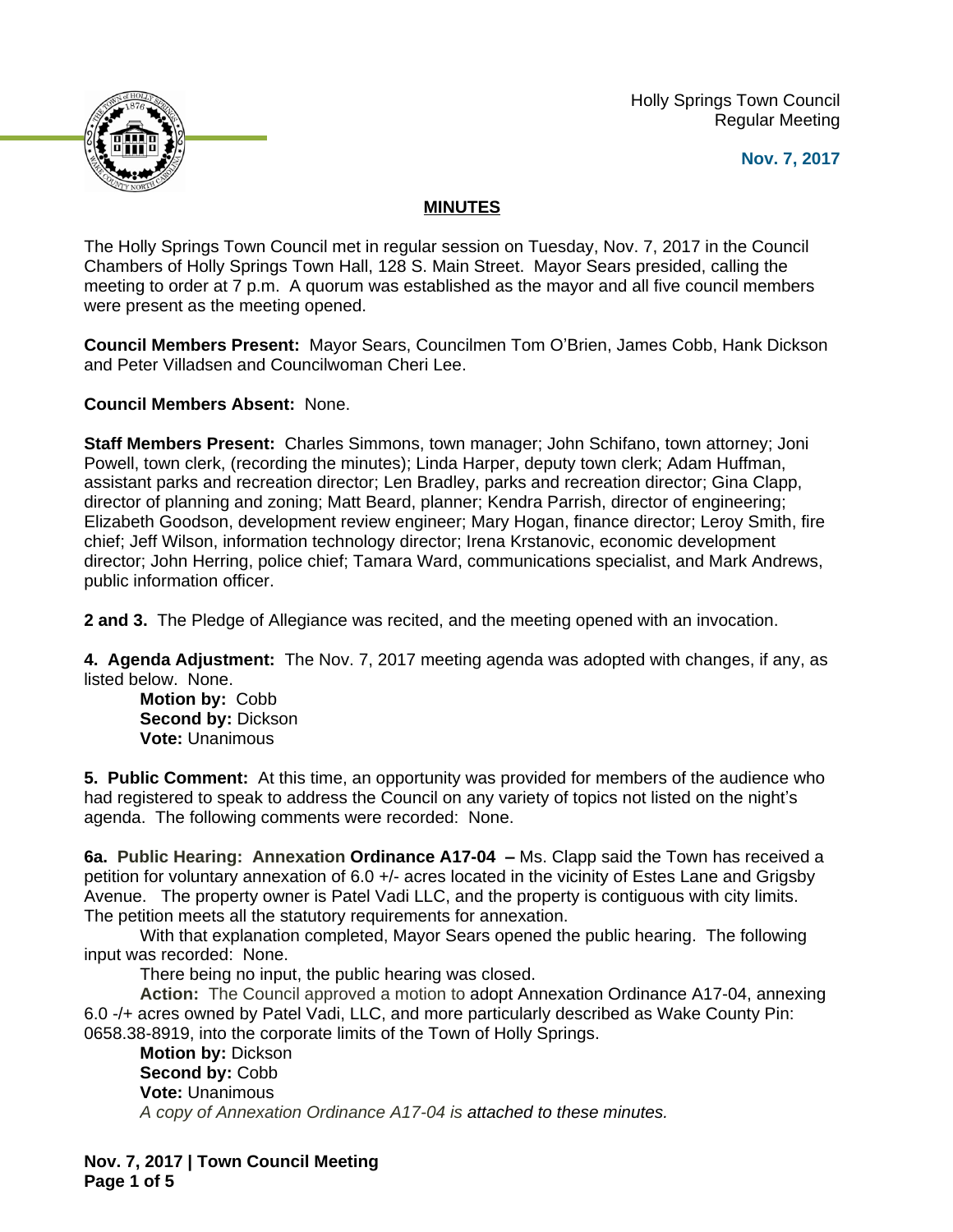**6b. Public Hearing: Special Exception Use 17-SEU-11 and Development Plan 17-DP-13, Town Hall Commons / 242 S. Main St.** – Mr. Ryan said the that in September 2017, the Town Council approved the Town Hall Commons master plan that established the framework for the development of parcels within the master plan boundaries.

He said the first component of the master plan, approved in October 2017, was a development plan for the two-level parking garage (also known as a table top parking deck,) surface parking lot on the west side of Avent Ferry Road, street improvements to Main Street, Avent Ferry Road, Rogers Street and Ballentine Street, the constitution of the new W. Rogers Street, onstreet parking, sidewalk and streetscape enhancements and common stormwater management.

The subject development plan continues the development of the Village District core area and is the second component of the master plan.

The proposal is for a mixed use integrated center containing approximately 44,640 square feet of floor area over two stories. All of the required parking for this project will be provided from the two-level parking garage located directly behind the building

Jonathan Keener, 2721 Toxey Dr., Raleigh -- Representing the applicant, Mr. Keener addressed the Council to explain the project and related applications for waivers and variances.

He said the first floor would be 22,300 square feet of retail space, and the second floor would be 21,500 square feet of office space. A focal point fountain would be located at the Ballentine Street facing side. He presented artist renderings that illustrated the project and also the reason for the requested waiver and variance.

With that explanation completed, Mayor Sears opened the public hearing. The following sworn testimony and evidence was submitted by those who had been administered the oath by the deputy town clerk: None.

There being no testimony, the public hearing was closed**.**

**Action #1:** The Council approved a motion to adopt Resolution #17- 47 making and accepting the necessary findings of fact for Special Exception Use 17-SEU-11; Variance Of Development Standards 17-VARTC-08; and Waiver of Architectural and Design Requirements 17- WAV-26 as submitted by the Timmons Group as specified in Exhibit A.

**Motion by:** O'Brien **Second by:** Dickson **Vote:** Unanimous *A copy of Resolution 17-47 and Exhibits are attached to these minutes.*

**Action #2:** Having made the necessary findings of fact, the Council approved a motion to approve 17-WAV-26, a waiver of UDO Section 3.08 Architectural and Site Design Requirements, to allow for a reduction in the minimum building base from 9% to 7.5% on the north, south, east, and west façades in association with development plan petition #17-DP-13 for Town Hall Commons as submitted by the Timmons Group.

**Motion by:** Cobb **Second by:** Dickson **Vote:** Unanimous

**Action #3:** Having made the necessary findings of fact, the Council approved a motion to approve Variance Petition 17-VARTC-08 granting a variance from Unified Development Ordinance Section 3.03 B. 2. a. Front Yard and Building Setback to allow for a reduction in the minimum front yard along W. Rogers Street from 5 feet to 0 feet at the property located at 0; 307; & 317 S. Main Street and is further described with the following Wake County PINs: 0649913237; 0649913308; & 0649913117.

**Motion by:** Lee **Second by:** Cobb **Vote:** Unanimous

**Nov. 7, 2017 | Town Council Meeting Page 2 of 5**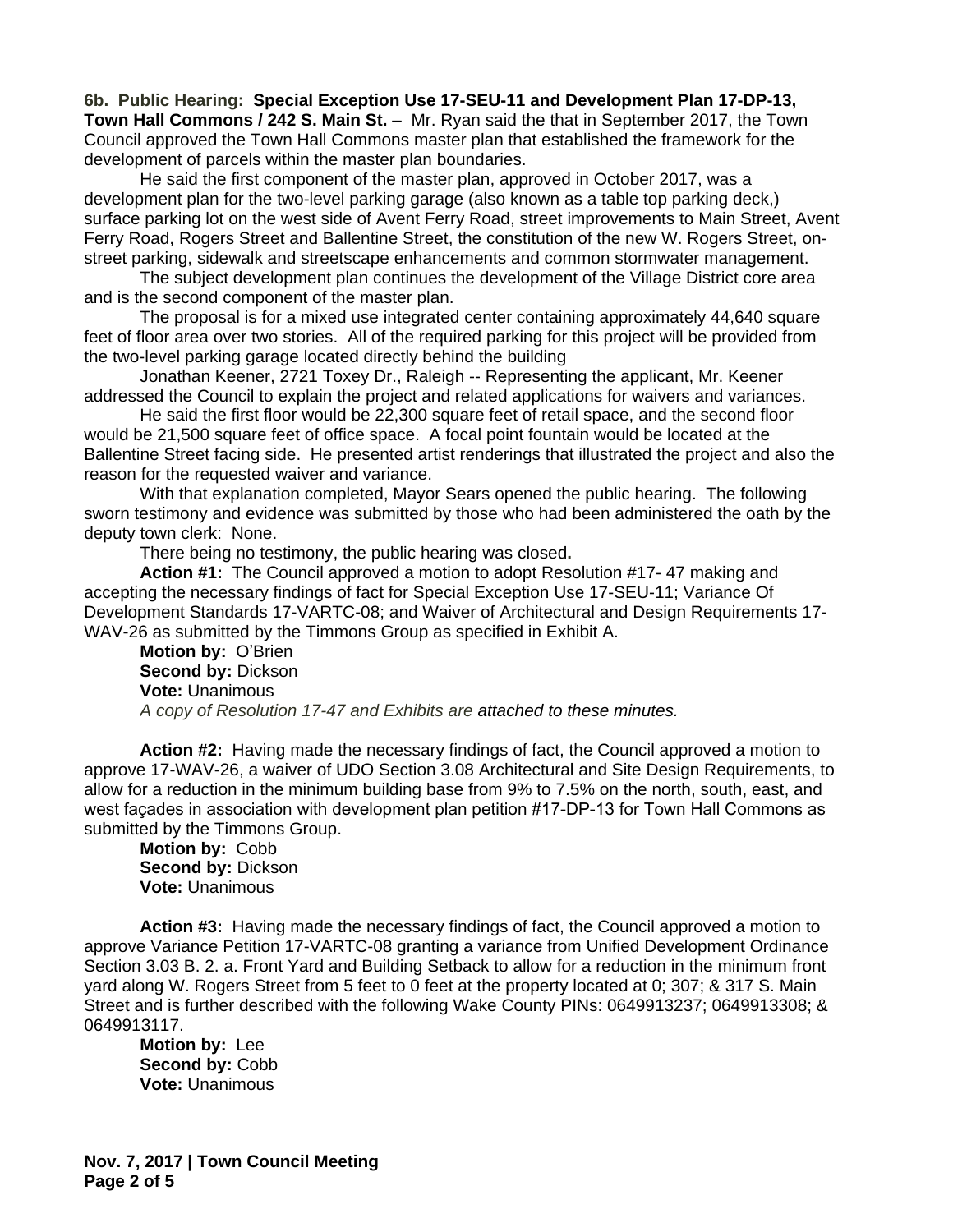**Action #4:** Having made the necessary findings of fact, the Council approved a motion to approve Special Exception Use 17-SEU-11 to allow for a new project in the TV Town Village District, and Development Plan 17-DP-13 for Town Hall Commons at the properties generally located along S Main Street, south of W. Ballentine Street and east of Avent Ferry Road, specifically 0, 307, & 317 S Main St; Wake County PINs 0649913237; 0649913308; & 0649913117, project number 99999, dated revised 10/19/2017 as submitted by the Timmons Group, with the following conditions:

## **Special Exception Use**

1. All operations must adhere to the evidence submitted by the applicant as stated in the findings of fact submitted and those findings of fact specified by the Town Council in conjunction with 17- SEU-11.

## **Development Plan**

- 1. All previous approval conditions for the Town Hall Commons Master Plan (17-MAS-05) will apply to this plan as well.
- 2. If site lighting is added, a point-by-point photometric plan must be submitted with the first review of construction drawings.
- 3. Prior to the submittal of any UDO Permit for Sign Installation for permanent signage, a Master Sign Plan must be submitted to the Department of Planning & Zoning for review and approved by the Town Council.
- 4. Prior to construction drawing approval, the Water System Hydraulic Report must be approved. **Motion by:** Dickson

**Second by:** Cobb **Vote:** Unanimous

**6c. Public Hearing: 17-DDI-03, Anderson Chiropractic –** Ms. Krstanovic said the Town has a received a request for Downtown Development Investment (Town Policy Statement P-33.1) from Anderson Chiropractic Center business owner Dr. Chad Anderson for the property located at 131 W Holly Springs Rd.

She said that in accordance with the Town's DDI policy, he has requested to be reimbursed up to 50% for public infrastructure that is required to be upgraded and added as a part of the development plan approval for the proposed new 2,670 Square foot commercial building.

Ms. Krstanovic explained reimbursement of public infrastructure improvements are limited to 50% of the actual total cost or \$25,000, whichever is less, and recommends that these contributions be paid out of the Town's Street Reserves and Utility Reserves accounts.

For this project the committee recommends the following: Infrastructure reimbursement of **\$23,000** representing 50% toward the estimated \$46,850 in public infrastructure costs including:

- off-site sidewalks,
- ADA ramps,
- off-site open cut boring for new fire hydrant,
- off-site traffic control,
- off-site median demo and extension.
- six-inch water line for new fire hydrant,
- 6'x12' tap for new fire hydrant,
- new fire hydrant,
- six-inch gate valve for new fire hydrant,
- relocation of water meter.

The following performance criteria shall apply:

a. The Developer shall install the infrastructure according to Town standards.

**Nov. 7, 2017 | Town Council Meeting Page 3 of 5**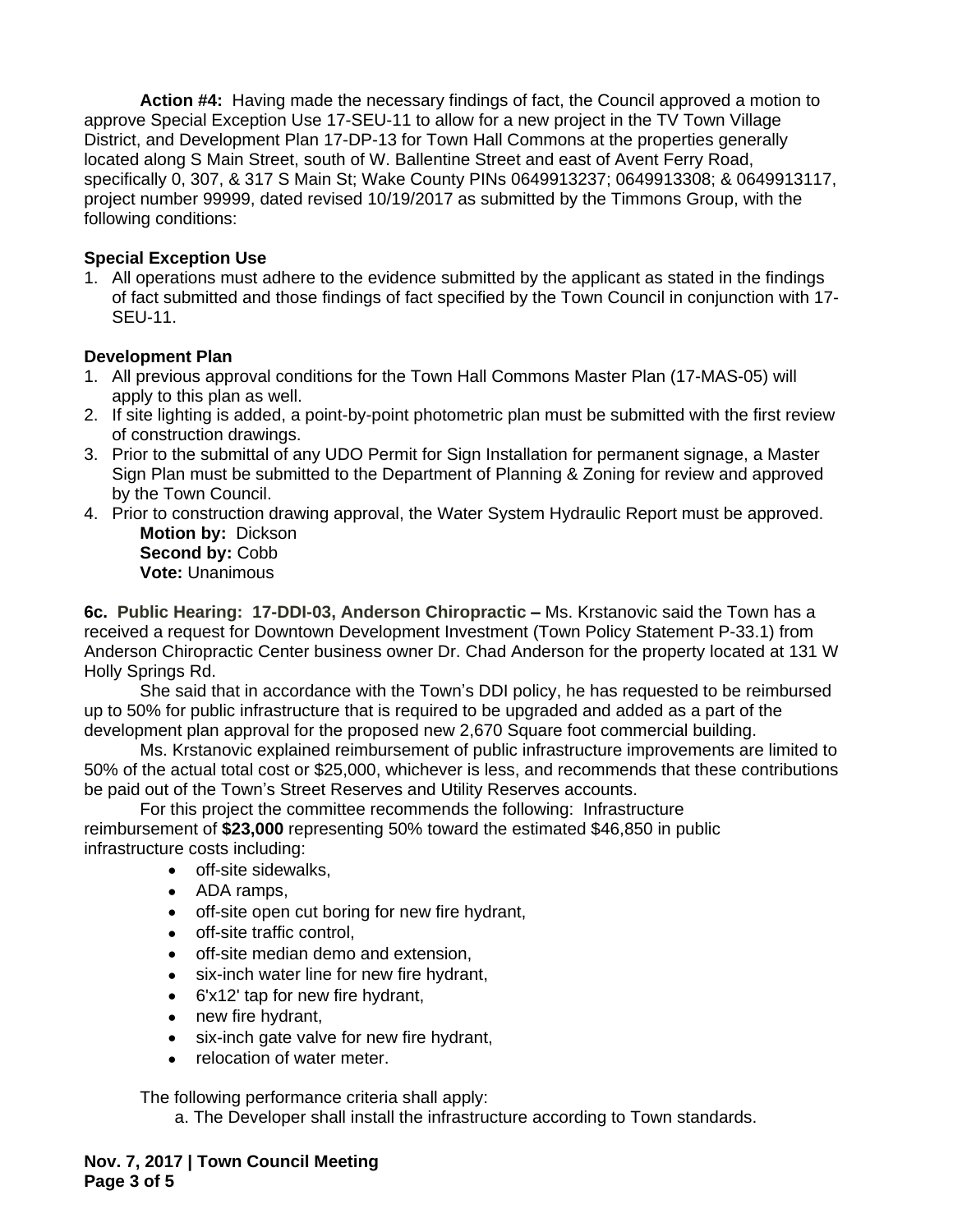b. The Department of Engineering must inspect the work prior to acceptance of the improvements.

c. Within 30 days of approval, the applicant must submit to the Department of Engineering an invoice with attached paid invoices to the contractor, and the Town will reimburse the applicant within 30 days of receipt.

The DDI Committee's recommendation has been affirmed by the Town Manager and is now before the Town Council for public hearing and determination.

With that explanation completed, Mayor Sears opened the public hearing. The following input was recorded: None.

There being no input, the public hearing was closed.

**Action:** The Council approved a motion to enter into a Downtown Development Investment Agreement with Anderson Chiropractic Center business owner Dr. Chad Anderson for the property located at 131 W Holly Springs Road in Holly Springs to reimburse up to \$23,000 in public infrastructure improvements for a total expenditure estimated at \$46,850.

**Motion by:** Cobb **Second by:** Dickson **Vote:** Unanimous

**7. Consent Agenda:** The Council approved a motion to approve all items on the Consent Agenda. The motion carried following a motion by Councilman Cobb, a second by Dickson and a unanimous vote. The following actions were affected:

7a. Budget Amendment, \$70,000 – The Council adopted an amendment to the FY 2017-18 budget to transfer \$70,000 in fiber optic revenue and expenses to the General Fund.

7b. Budget Amendment, \$2,305 – The Council adopted an amendment to the FY 2017-18 budget to transfer \$2,305 for the 919 Marketing downtown development investment agreement.

7c. Resolution 17-48 - The Council adopted Resolution 17-48 directing the town clerk to investigate the sufficiency of annexation petition A17-03 and setting a public hearing on the question of annexation for Tuesday, Nov. 21, 2017. *A copy of Resolution 17-48 is attached to these minutes.* 

7d. Town Hall Commons Project - The Council approved to award contract to CLH Design, P.A., for waterline design and permitting services in the Town Hall Commons infrastructure project.

7e. Wayfinding Signs Project - The Council approved to retain Frazier Associates for \$4,000 to make and submit revised plans to NCDOT in the wayfinding signs project.

7f. Resolution 17-49 - The Council adopted Resolution 17-49 declaring certain personal property surplus to the needs of the Town. *A copy of Resolution 17-49 is attached to these minutes.* 

7g. Ting Park Gateway Sign Policy - The Council approved policy for content on Ting Park gateway sign.

7h. Main Street Square Bond Agreement – The Council approved bonding agreement for Main Street Square and authorize its execution.

**8a. 17-MAS-16, Dreamland Subdivision** – Mr. Beard said the Town has received a request for a 10-lot subdivision north of Grigsby Ave along Estes Ln. The subject property is zoned R-10 Residential with a proposed density of 1.67 units per acre. The proposed subdivision meets all the development standards of the R-10 zoning district and is consistent with the comprehensive plan.

**Action:** The Council approved a motion to approve Preliminary Plan 17-MAS-06 for Dreamland as submitted by Pabst Design Group, PA, Project Number 358-17, dated Revised 10/9/2017 with the following conditions:

- 1. This project will be required to meet the Town of Holly Springs NPDES Ph. II Post Construction Stormwater Ordinance.
- 2. The following items must be addressed prior to the first construction drawing submittal: a. All items listed on the Stormwater Submittal Checklist, Form #16003, must be included.

**Nov. 7, 2017 | Town Council Meeting Page 4 of 5**